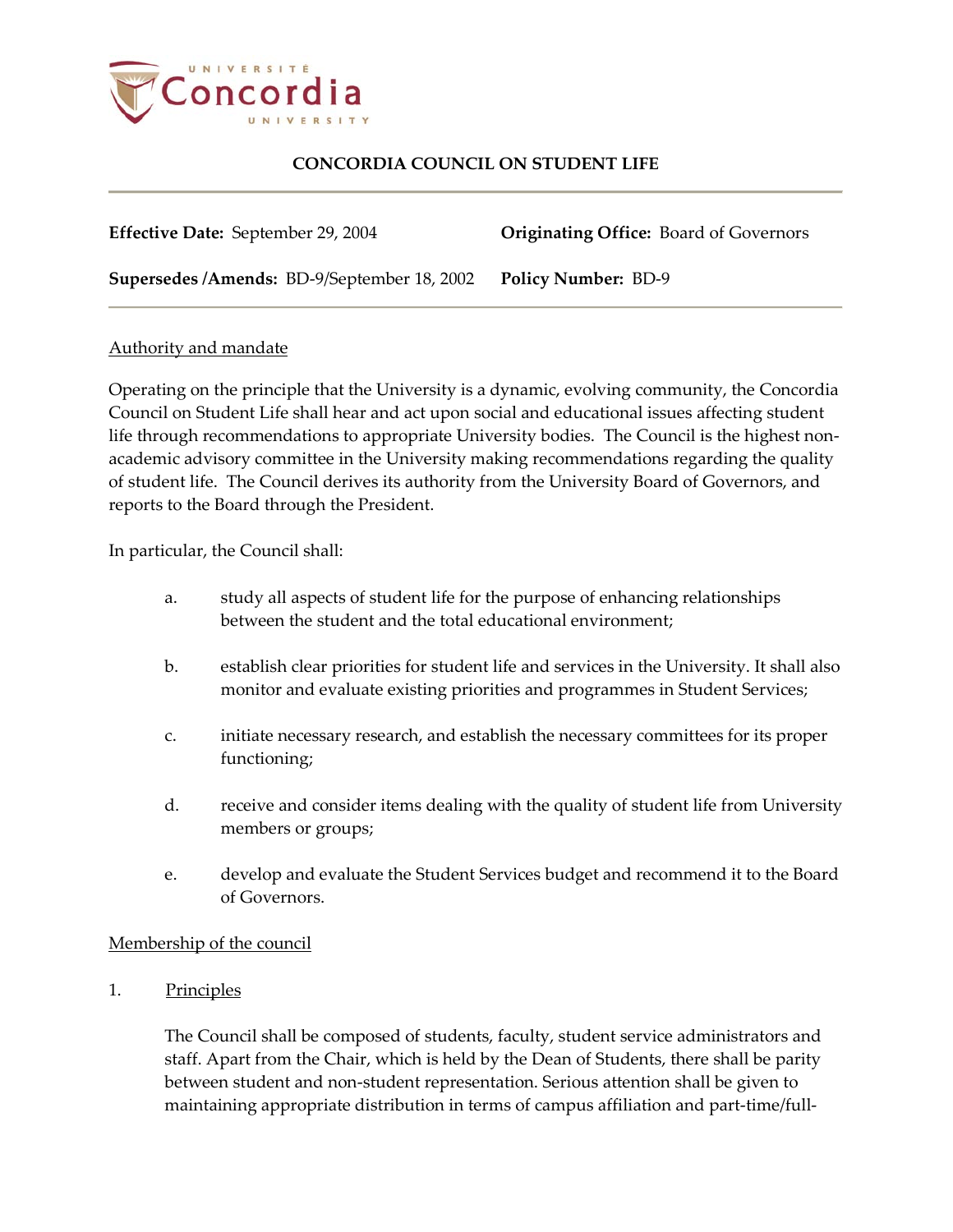

# **CONCORDIA COUNCIL ON STUDENT LIFE**

### Page **2** of **3**

time student status. One-half of the student membership shall be chosen from outside the administrative and legislative bodies of the recognized student associations.

## 2. Membership

The Council membership shall consist of:

- the Dean of Students, as Chair (with the right to vote in the case of a tie)
- the Director of Support Services
- the Director of Counselling and Development
- the Director of Health Services
- the Director of Recreation and Athletics
- the Director of Financial Aid and Awards
- the Executive Director, Enrolment and Student Services
- two (2) full-time Student Services staff members
- two (2) full-time faculty members (one of whom must be a Vice/Associate/Assistant Dean for Student Affairs of a Faculty or the School of Graduate Studies)
- seven (7) undergraduate students
- two (2) graduate students
- one (1) Continuing Education student

## Method of appointment and duration of terms

3. Student Services Staff

Staff members shall be elected by the full-time staff of the Student Services directorates and shall serve a two-year term, from September 1 to August 31. In order to stagger the terms, one staff member shall be elected initially for one year only.

4. Students

The student associations will name their respective student members for a renewable term of one year, beginning on September 1 and ending on August 31. The inclusion of a student member from Continuing Education shall be contingent upon the Centre for Continuing Education maintaining its financial contribution to Student Services. In the